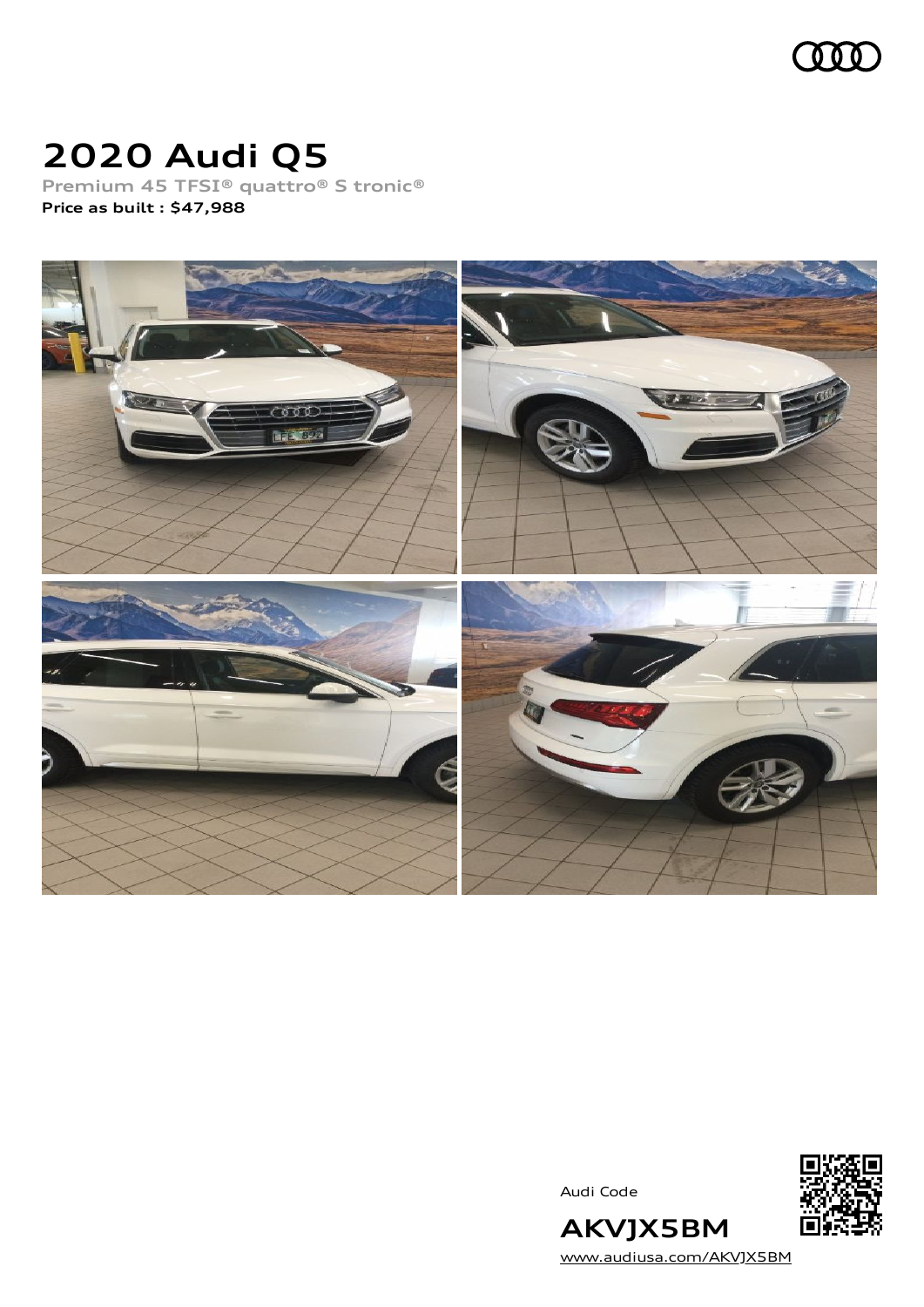## **Summary**

**Audi 2020 Audi Q5** Premium 45 TFSI® quattro® S tronic®

**Price as buil[t](#page-8-0)** \$47,988

#### **Exterior colour**

Ibis White

#### **Interior colour**

| Seats     | <b>Black</b> |
|-----------|--------------|
| Dashboard | Black        |
| Carpet    | Black        |
| Headliner | Gray         |

### **Technical Specifications**

| Engine type                  | 2.0-liter four-cylinder                       |
|------------------------------|-----------------------------------------------|
| stroke                       | Displacement/Bore and 1,984/82.5 x 92.8 cc/mm |
| Torque                       | 273 lb-ft@rpm                                 |
| Top track speed              | 130 mph mph                                   |
| Acceleration (0 - 60<br>mph) | 5.9 seconds seconds                           |
| Recommended fuel             | Premium                                       |



#### **Further Information**

| Warranty        |              |
|-----------------|--------------|
|                 | No           |
| Mileage         | 34,077 miles |
| Type of vehicle | Used car     |

**Audi Code** AKVJX5BM

**Your configuration on www.audiusa.com** [www.audiusa.com/AKVJX5BM](https://www.audiusa.com/AKVJX5BM)

**Commission number** 92f128dd0a0e09af5ee7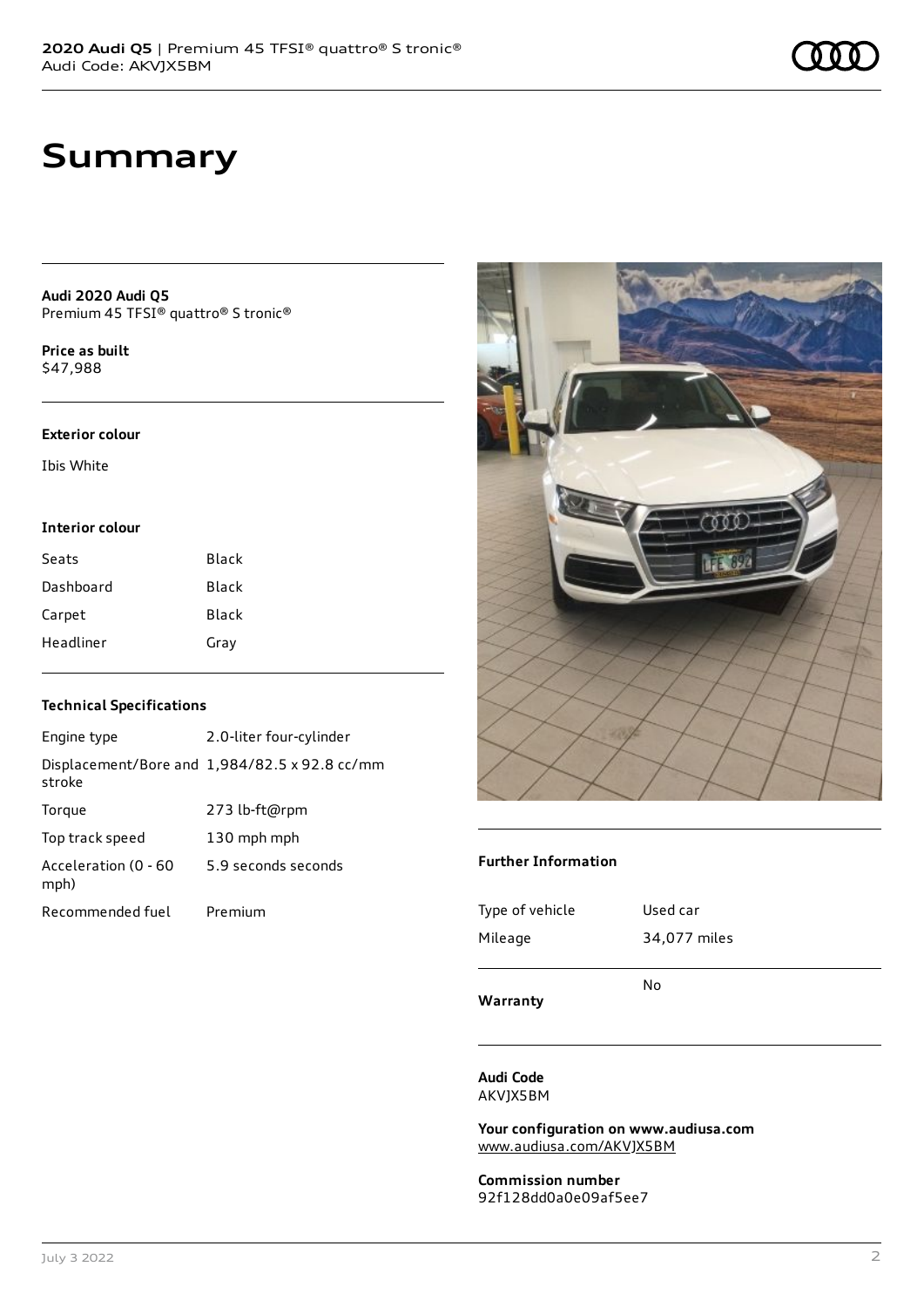

# **Standard features**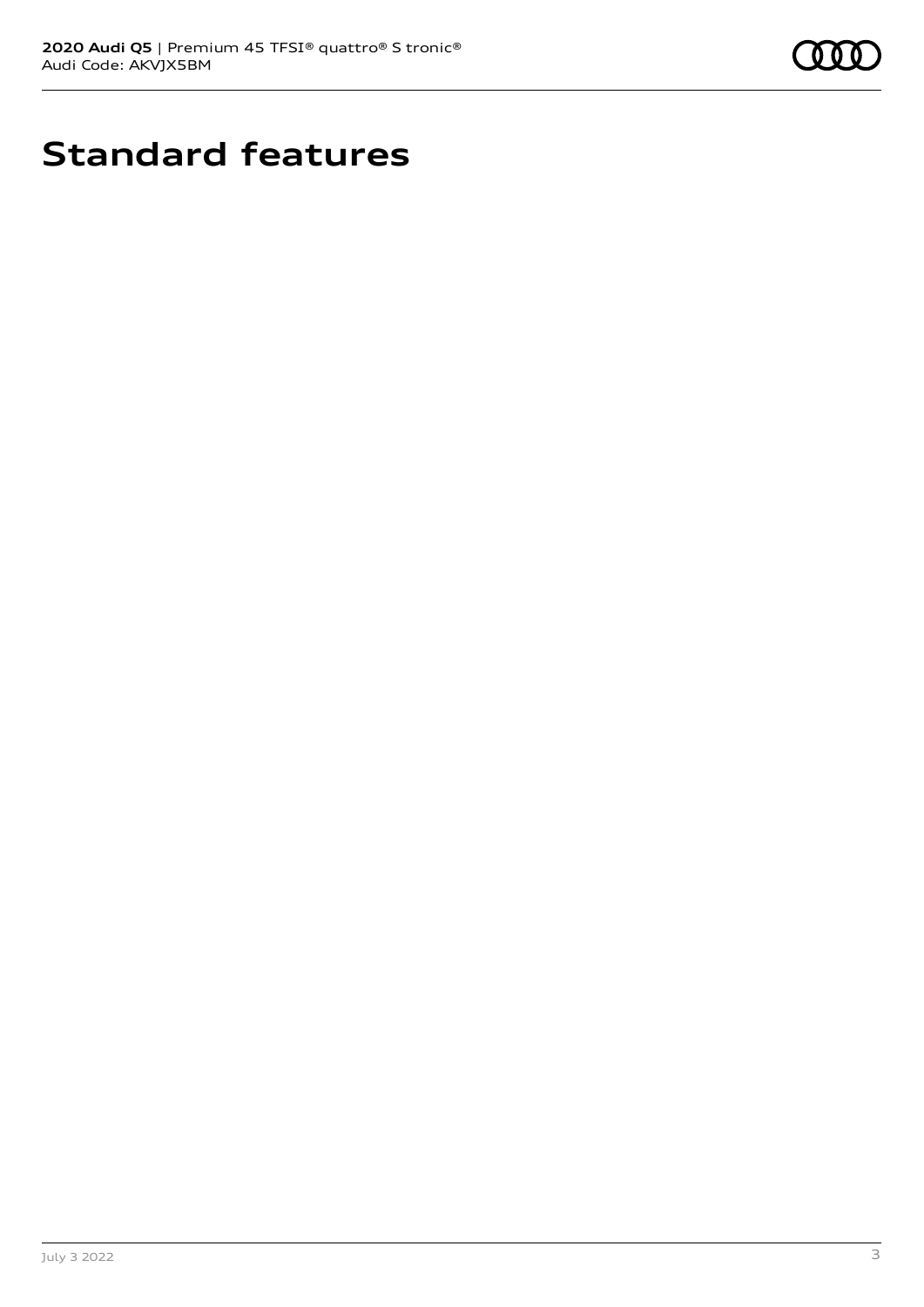# **Dealer remarks**

This 2020 Audi Q5 Premium is proudly offered by Kendall Audi VW Porsche

Want more room? Want more style? This Audi Q5 Premium is the vehicle for you. This Audi Q5 Premium's level of quality is not meant for just anyone. It's meant for the person who strives for a classy, comfortable, and luxurious car.

This Audi Q5 Premium comes equipped with all wheel drive, which means no limitations as to how or where you can drive. Different terrains and varying weather conditions will have little effect as to how this vehicle performs. A Audi with as few miles as this one is a rare find. This Q5 Premium was gently driven and it shows.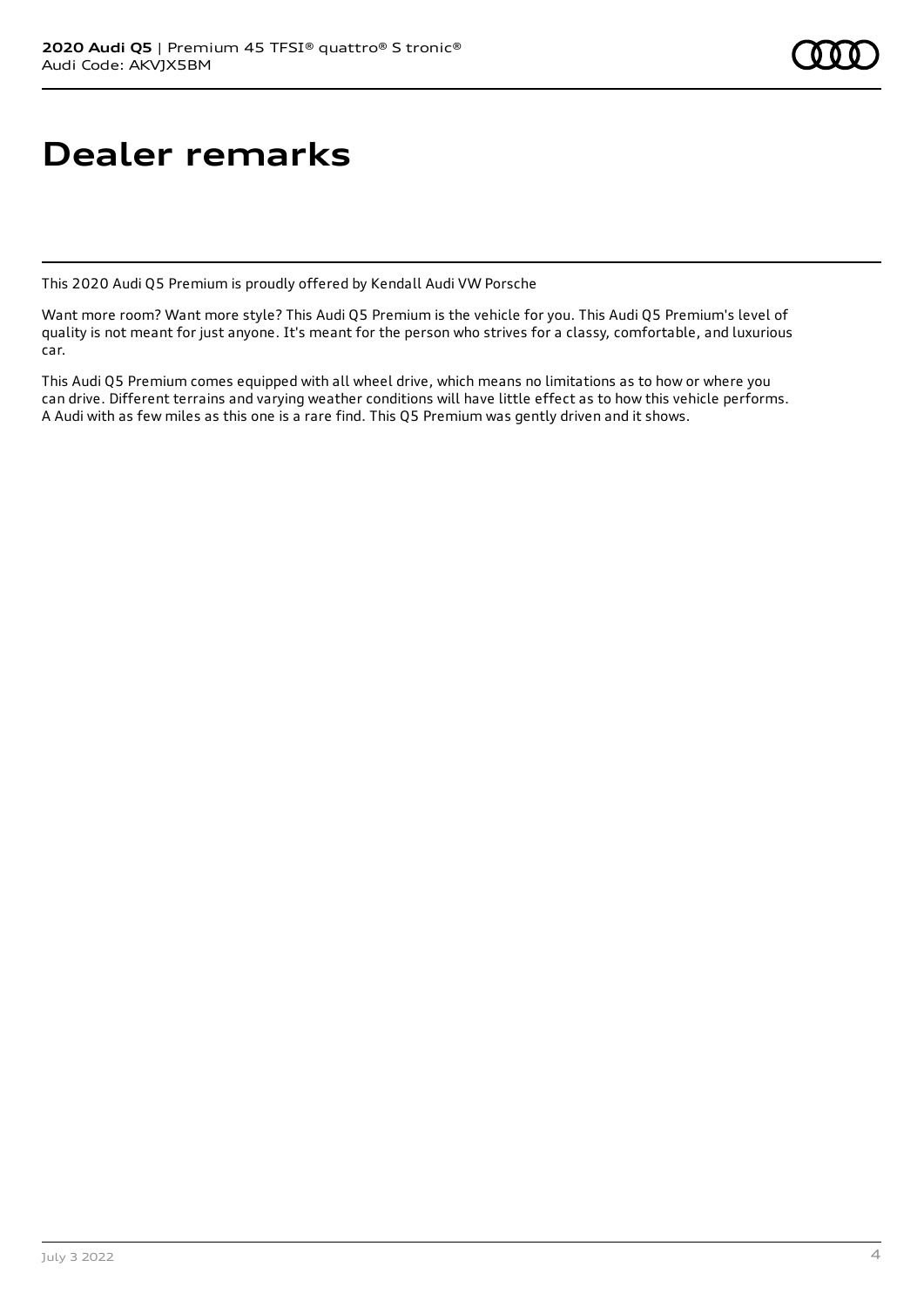# **Technical Specifications**

| <b>Engineering   Performance</b>            |                                               | <b>Steering</b>                            |                                  |
|---------------------------------------------|-----------------------------------------------|--------------------------------------------|----------------------------------|
| Engine type                                 | 2.0-liter four-cylinder                       | Steering type                              | Electromechanical power steering |
| Power Level                                 | 45                                            |                                            | system                           |
| Displacement                                | 2.01                                          | Turning diameter, curb- 38.4 ft<br>to-curb |                                  |
| Max. output ps/hp                           | 248 @ rpm                                     | Steering ratio                             | 15.8:1                           |
| Towing capacity                             | 4,400-lb lb                                   |                                            |                                  |
| Torque                                      | 273 lb-ft@rpm                                 | Suspension                                 |                                  |
| Valvetrain                                  | 16-valve DOHC with Audi valvelift<br>system   | Front axle                                 | Five-link front suspension       |
| Acceleration (0 - 60<br>mph)                | 5.9 seconds seconds                           | Rear axle                                  | Five-link rear suspension        |
| Engine block                                | Cast-iron                                     |                                            |                                  |
| Induction/fuel injection Turbocharged/TFSI® |                                               | <b>Brakes</b>                              |                                  |
| Cylinder head                               | Aluminum-alloy                                | Front brakes                               | 13.3 (ventilated disc) in        |
| stroke                                      | Displacement/Bore and 1,984/82.5 x 92.8 cc/mm | Rear brakes                                | 13.0 (ventilated disc) in        |
| Top track speed                             | 130 mph mph                                   | <b>Body</b>                                |                                  |

### **Electrical system**

| Alternator | 110-150 A   |
|------------|-------------|
| Battery    | 420 A/75 Ah |

### **Transmission | Drivetrain**

| Drivetrain type | quattro <sup>®</sup> all-wheel drive with ultra <sup>®</sup><br>technology |
|-----------------|----------------------------------------------------------------------------|
| Transmission    | Seven-speed S tronic <sup>®</sup> dual-clutch<br>automatic transmission    |

# **(1/2)**

| <b>Body</b> |                                                                      |
|-------------|----------------------------------------------------------------------|
| Material    | Multi-material body construction<br>(steel and aluminum composition) |

### **Warranty | Maintenance**

Warranty 4-year/50,000-mile Audi New Vehicle Limited Warranty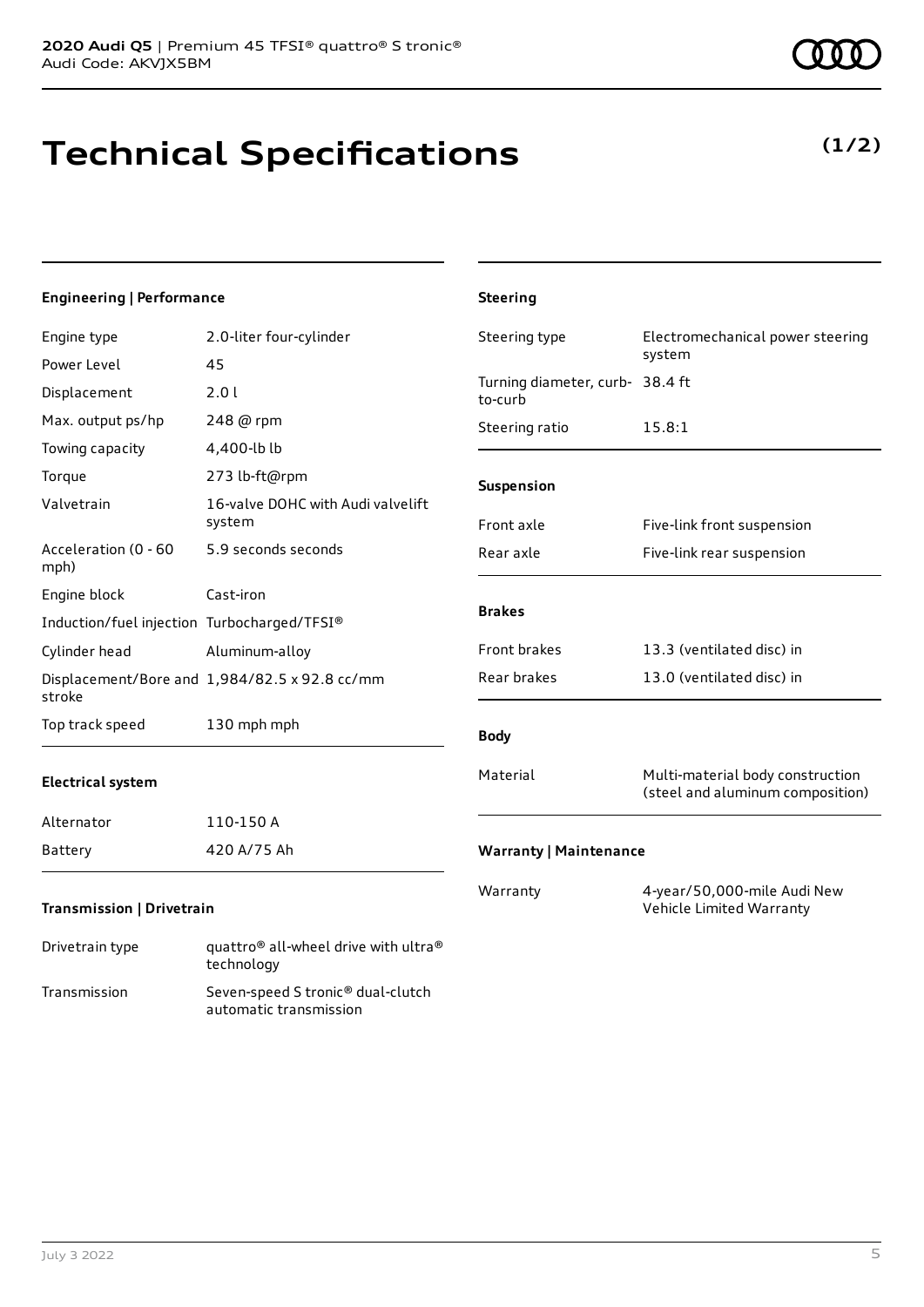## **Technical Specifications**

### **Exterior Measurements**

| Height                           | 65.3 in  |
|----------------------------------|----------|
| Overall width without<br>mirrors | 74.5 in  |
| Length                           | 183.6 in |
| Wheelbase                        | 111.0 in |
| Drag coefficient                 | 0.32 Cw  |
| Overall width with<br>mirrors    | 84 3 in  |
| Track rear                       | 63.3 in  |
| Track front                      | 63.6 in  |
| Curb weight                      | 4045 lb  |
| Ground clearance,<br>loaded      | 8.2 in   |

### **Interior measurements**

| Seating capacity                          | 5                      |
|-------------------------------------------|------------------------|
| Shoulder room, rear                       | 56.5 in                |
| Head room with front<br>sunroof           | 40.2 in                |
| Leg room, rear                            | 37.8 in                |
| Shoulder room, front                      | 57.7 in                |
| Head room with rear<br>sunroof            | 37.7 in                |
| Head room, rear                           | 39.3 in                |
| Leg room, front                           | 41.0 in                |
| Head room, front                          | 41.7 in                |
| Cargo volume, rear<br>seatbacks up/folded | 25.1/53.1 cu ft, cu ft |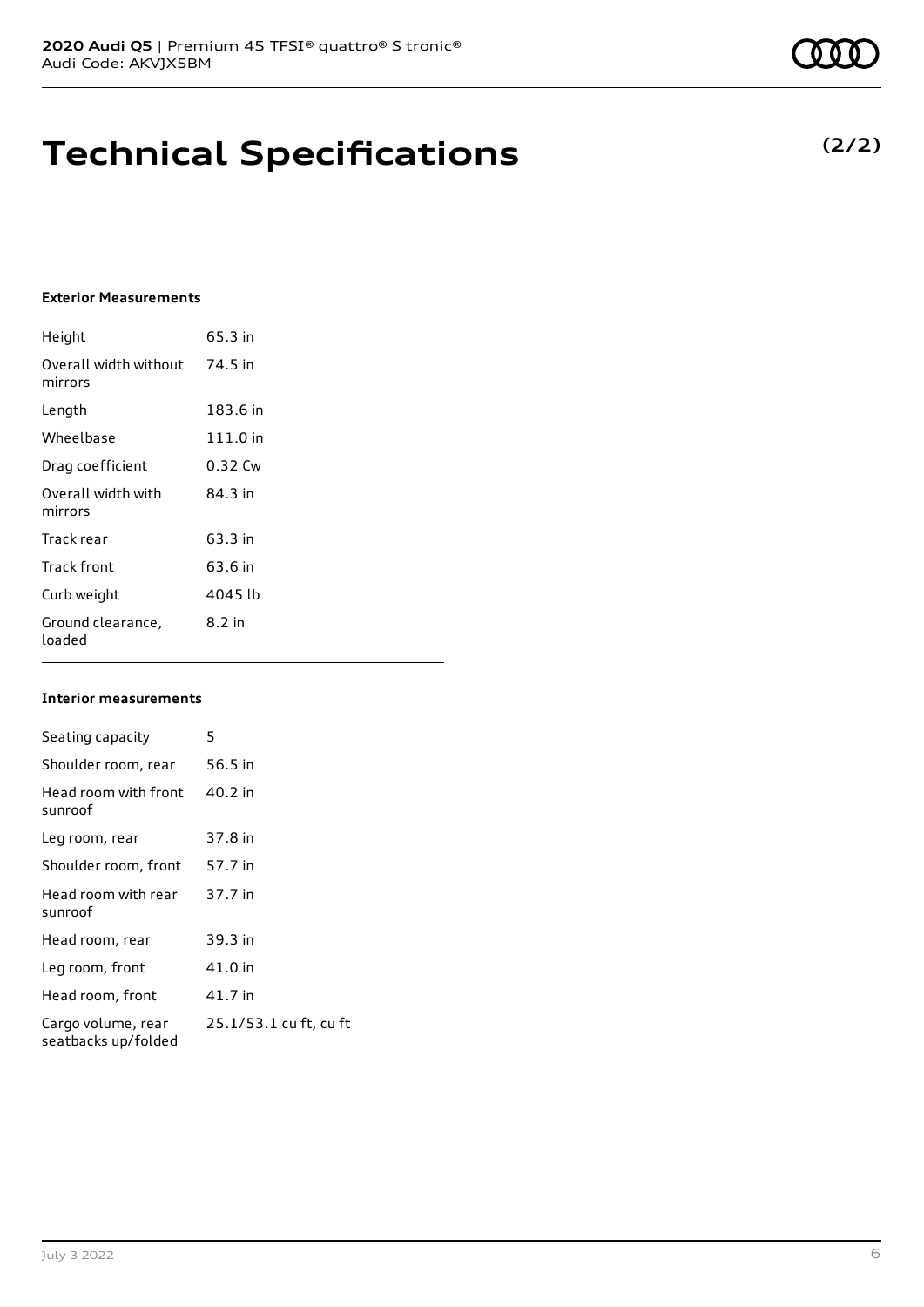## **Consumption- and emission**

**Consumption by NEDC**

combined 24 mpg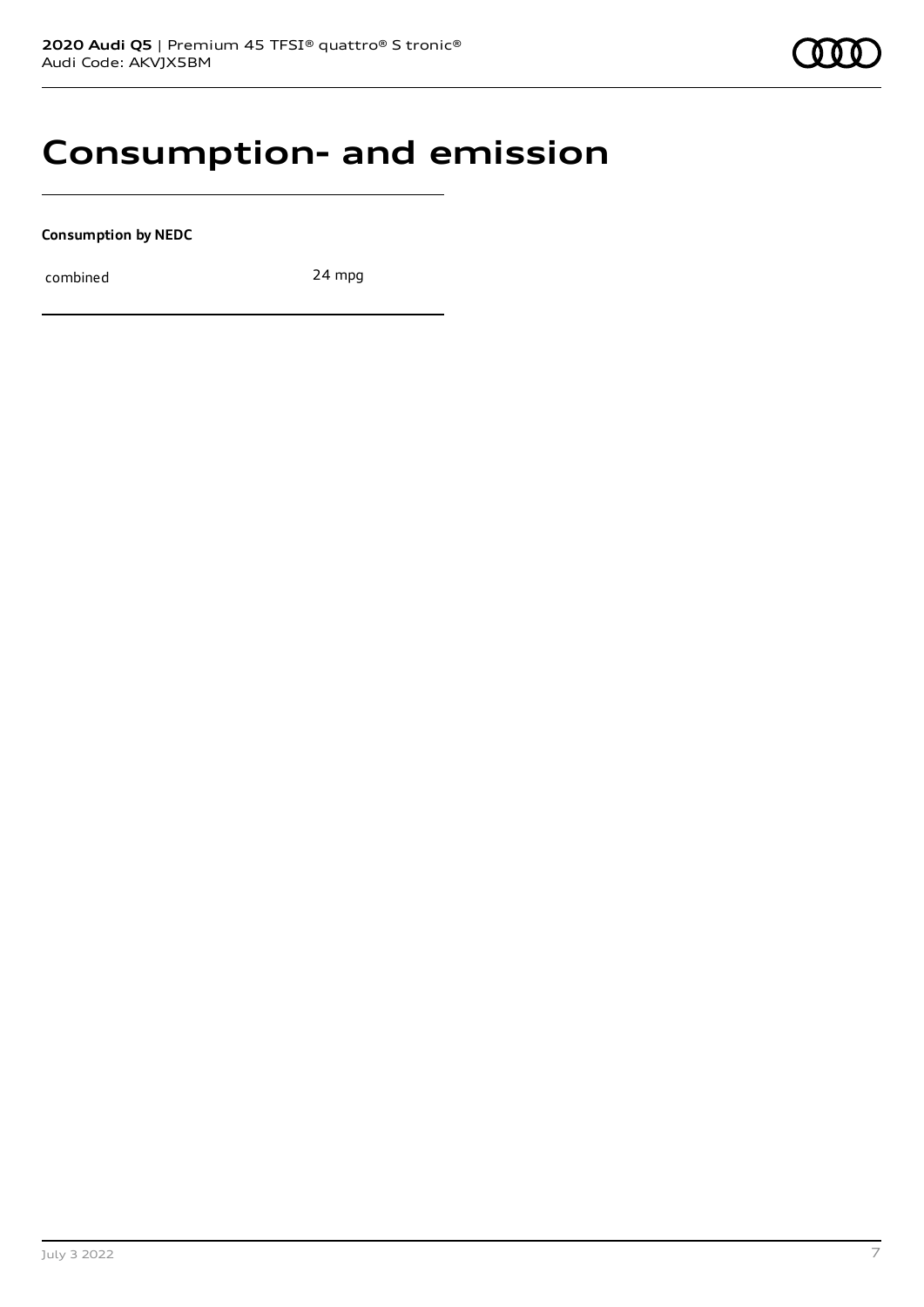

## **Contact**

Dealer **Audi Anchorage**

6115 Old Seward Hwy 99518 Anchorage AK

Phone: +19072725522 FAX: 9072772838

www: [https://www.audiofanchorage.com](https://www.audiofanchorage.com/)